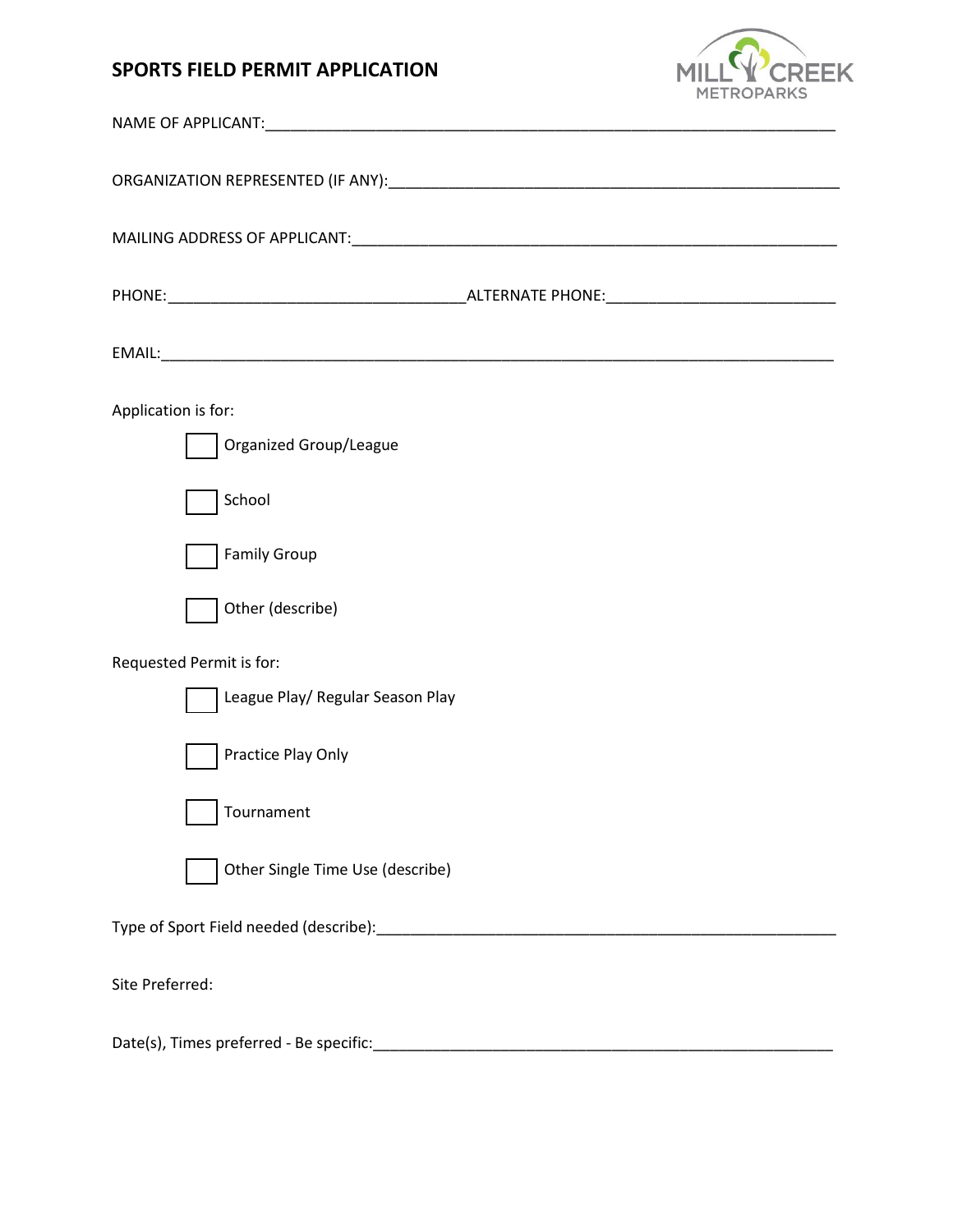## **SPORTS FIELD PERMIT APPLICATION**



| League/School/Organization Information:                                                         |  |  |  |
|-------------------------------------------------------------------------------------------------|--|--|--|
| League/School/Organization Name:                                                                |  |  |  |
|                                                                                                 |  |  |  |
|                                                                                                 |  |  |  |
| Date most recent permit from MCMP (if applicable):                                              |  |  |  |
| # Players per Team:<br># Teams in League:<br>Players Age Range:                                 |  |  |  |
| # Games Weekly:<br># Weeks in Season:<br># Spectators Anticipated:                              |  |  |  |
| Do you plan to seek permission for amplified sound?<br>Yes<br>No                                |  |  |  |
| Do you plan to seek permission for any type of sales/ collection of funds on site?<br>Yes<br>No |  |  |  |
| Do you have food/beverage needs from our food vendor (where applicable)?<br>Yes<br>No           |  |  |  |
| I have applied for field use as a legal representative of:                                      |  |  |  |

I hereby certify, on behalf of my organization, that we understand and agree:

1. To accept the terms and conditions outlined in the MCMP Sports Field Reservation Permit Guidelines

2. To abide and enforce all guidelines and regulations listed in the MCMP Sports Field Reservation Permit Guidelines and inform our members of the guidelines & regulations.

3. To pay the required fees and deposits as listed in the MCMP Sports Field Reservation Permit **Guidelines** 

4. To pay fees for any security staff needed as determined by MCMP Police Department

5. To schedule our organization's activities on MCMP fields only on hours and dates permitted for our use through the MCMP Recreation Department.

6. If playing as an organized group as defined in the MCMP Guidelines: To procure, maintain, and provide proof of, for the duration of the agreement, required insurance against claims for injuries to persons or damage to property which may arise from or in connection with the use of the premises; to submit a completed MCMP "Release of Liability and Indemnification for Damages" form; and to include MCMP in all participant waiver of liability forms used by the group.